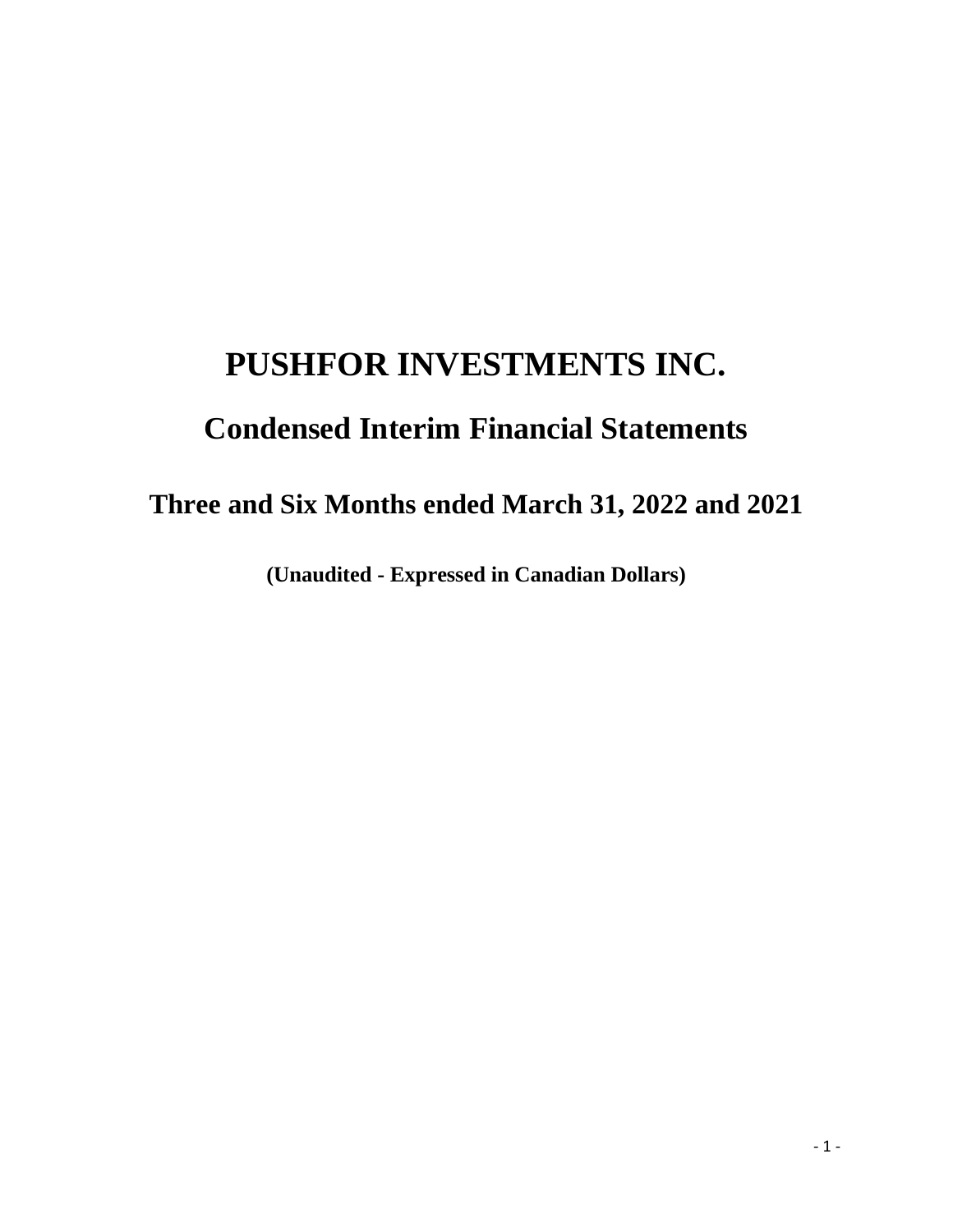### **NOTICE TO READER**

Under National Instrument 51-102, Part 4, subsection 4.3(3)(a), if an auditor has not performed a review of the interim financial statements, they must be accompanied by a notice indicating that the interim financial statements have not been reviewed by an auditor.

The accompanying unaudited condensed interim financial statements of the Company have been prepared by and are the responsibility of the Company's management. The unaudited condensed interim financial statements have been prepared using accounting policies in compliance with International Financial Reporting Standards for the preparation of the condensed interim financial statements and are in accordance with IAS 34 – *Interim Financial Reporting.*

The Company's independent auditor has not performed a review of these unaudited condensed interim financial statements in accordance with standards established by the Canadian Chartered Professional Accountants for a review of the interim financial statements by an entity's auditor.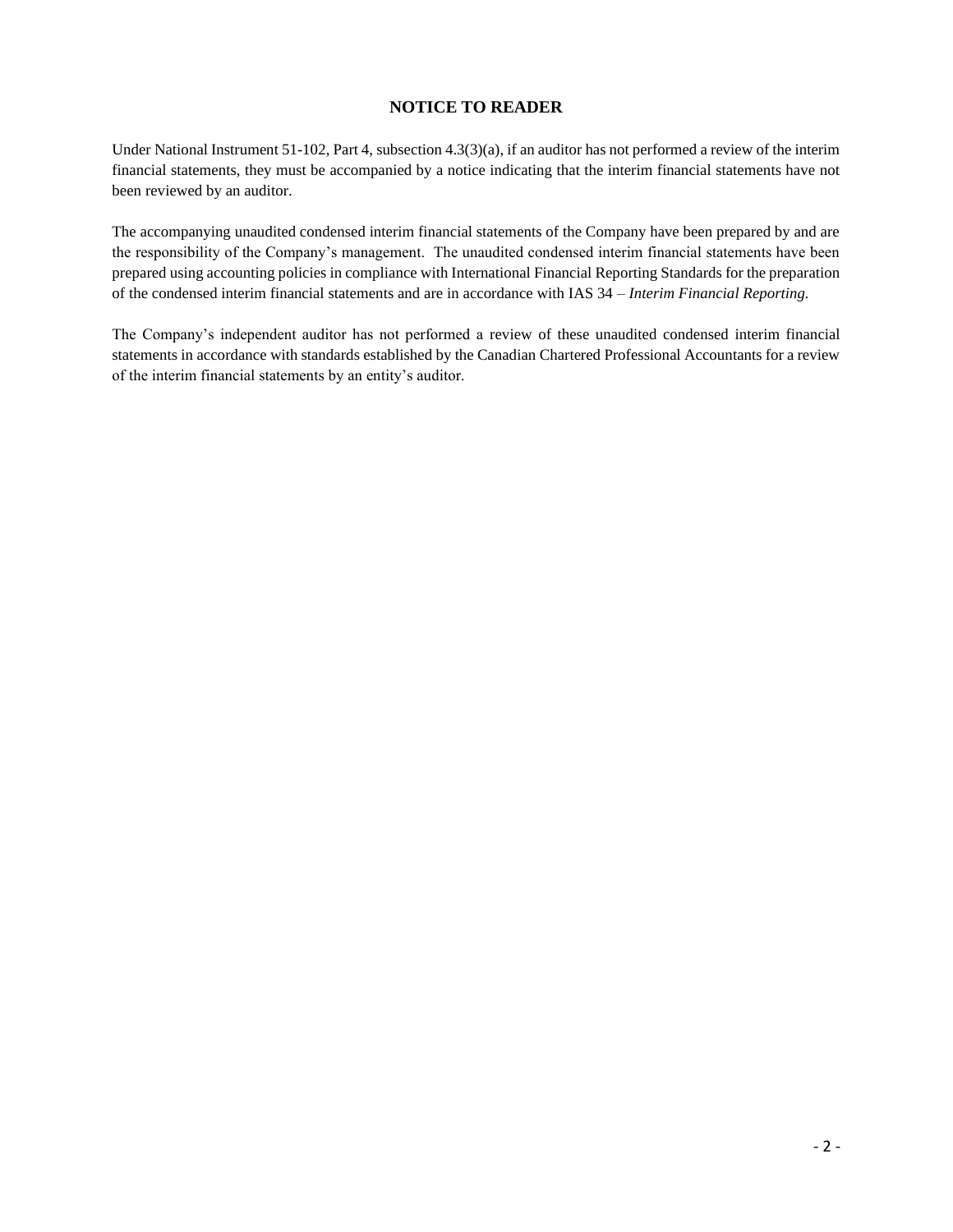# **PUSHFOR INVESTMENTS INC. CONDENSED INTERIM STATEMENTS OF FINANCIAL POSITION**

*(Unaudited - Expressed in Canadian dollars)*

|                                                         |             |                | September      |
|---------------------------------------------------------|-------------|----------------|----------------|
|                                                         | <b>Note</b> | March 31, 2022 | 30, 2021       |
| <b>ASSETS</b>                                           |             | \$             | \$             |
| <b>Current</b>                                          |             |                |                |
| Cash and cash equivalents                               |             | 130,916        | 1,239,552      |
| Investments                                             | 4           | 1,360          | 1,813          |
| Note receivables                                        |             | 91,146         | 90,674         |
| Prepaid                                                 |             | 9,605          | 37,159         |
|                                                         |             | 233,027        | 1,369,198      |
| Non-current                                             |             |                |                |
| Intangible                                              | 6           | 1,368,160      |                |
| Investment in Education Revolution LLC                  |             | 785,283        |                |
| <b>Total assets</b>                                     |             | 2,386,470      | 1,369,198      |
|                                                         |             |                |                |
| <b>LIABILITIES AND SHAREHOLDERS' EQUITY</b>             |             |                |                |
| <b>Current liabilities</b>                              |             |                |                |
| Accounts payable and accrued liabilities                | 11          | 167,358        | 209,436        |
| <b>Total</b>                                            |             | 167,358        | 209,436        |
|                                                         |             |                |                |
| <b>SHAREHOLDERS' EQUITY (DEFICIENCY)</b>                |             |                |                |
| Share capital                                           | 15          | 11,871,453     | 10,114,453     |
| Reserves                                                | 15          | 3,303,795      | 2,862,795      |
| Deficit                                                 |             | (12, 956, 136) | (11, 817, 486) |
| <b>Total</b>                                            |             | 2,219,112      | 1,159,762      |
| Total liabilities and shareholders' equity (deficiency) |             | 2,386,470      | 1,369,198      |
| Nature and continuance of operations                    | 1           |                |                |
|                                                         |             |                |                |

**On behalf of the Board:**

| "Michael Noonan" | "Parmieet Johal" |
|------------------|------------------|
| Director         | Director         |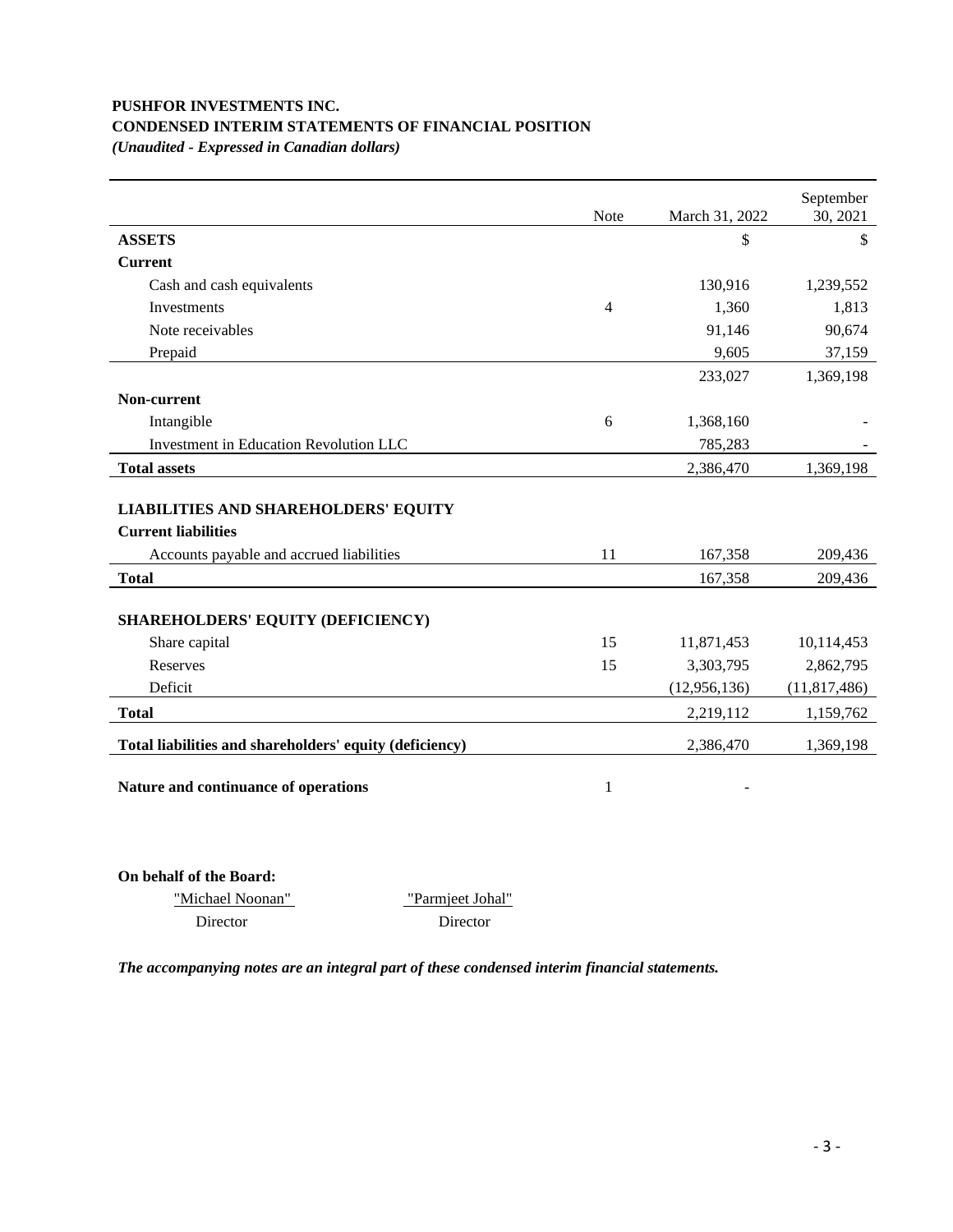### **PUSHFOR INVESTMENTS INC.**

## **CONSOLIDATED CONDENSED INTERIM STATEMENTS OF LOSS AND COMPREHENSIVE LOSS**

*(Unaudited - Expressed in Canadian dollars)*

|                                                         |             | <b>Three months</b><br>ended March 31, |               | <b>Six months</b><br>ended March 31, |
|---------------------------------------------------------|-------------|----------------------------------------|---------------|--------------------------------------|
|                                                         | 2022        | 2021                                   | 2022          | 2021                                 |
|                                                         | \$          | \$                                     | \$            | $\mathbb{S}$                         |
| <b>OPERATING EXPENSES</b>                               |             |                                        |               |                                      |
| Consulting fees                                         | 85,633      | 29,035                                 | 274,269       | 37,285                               |
| Marketing                                               | 36,121      | 782                                    | 182,642       | 782                                  |
| Office and administration                               | 9,982       | 3,137                                  | 20,088        | 3,606                                |
| Professional fees                                       | 41,903      | 28,812                                 | 54,703        | 34,956                               |
| Rent                                                    | 19,919      | 7,500                                  | 38,973        | 15,000                               |
| Software development                                    | 42,375      |                                        | 42,375        |                                      |
| Share-based compensation                                | 441,000     |                                        | 441,000       |                                      |
| Travel                                                  | 14,961      |                                        | 37,061        |                                      |
| Transfer agent and regulatory fees                      | 22,157      | 28,809                                 | 52,027        | 35,480                               |
| Loss before the following:                              | (714, 051)  | (98,075)                               | (1, 143, 138) | (127, 109)                           |
| <b>OTHER ITEMS</b>                                      |             |                                        |               |                                      |
| Foreign exchange gain (loss)                            | 340         |                                        | (1,278)       |                                      |
| Accretion                                               |             |                                        | 2,870         |                                      |
| Gain on accounts payable settlement                     |             | 3,000                                  |               | 3,000                                |
| Interest revenue                                        | 630         |                                        | 3,349         |                                      |
| Realized loss on disposition of investments             |             | (11)                                   |               | (11)                                 |
| Unrealized loss on fair value of investments            | (453)       | (673)                                  | (453)         | (1, 471)                             |
| Net loss and comprehensive loss                         | (713, 534)  | (95, 759)                              | (1, 138, 650) | (125,591)                            |
| Weighted average number of shares,<br>basic and diluted | 177,898,219 | 120,680,441                            | 172,884,077   | 120,680,441                          |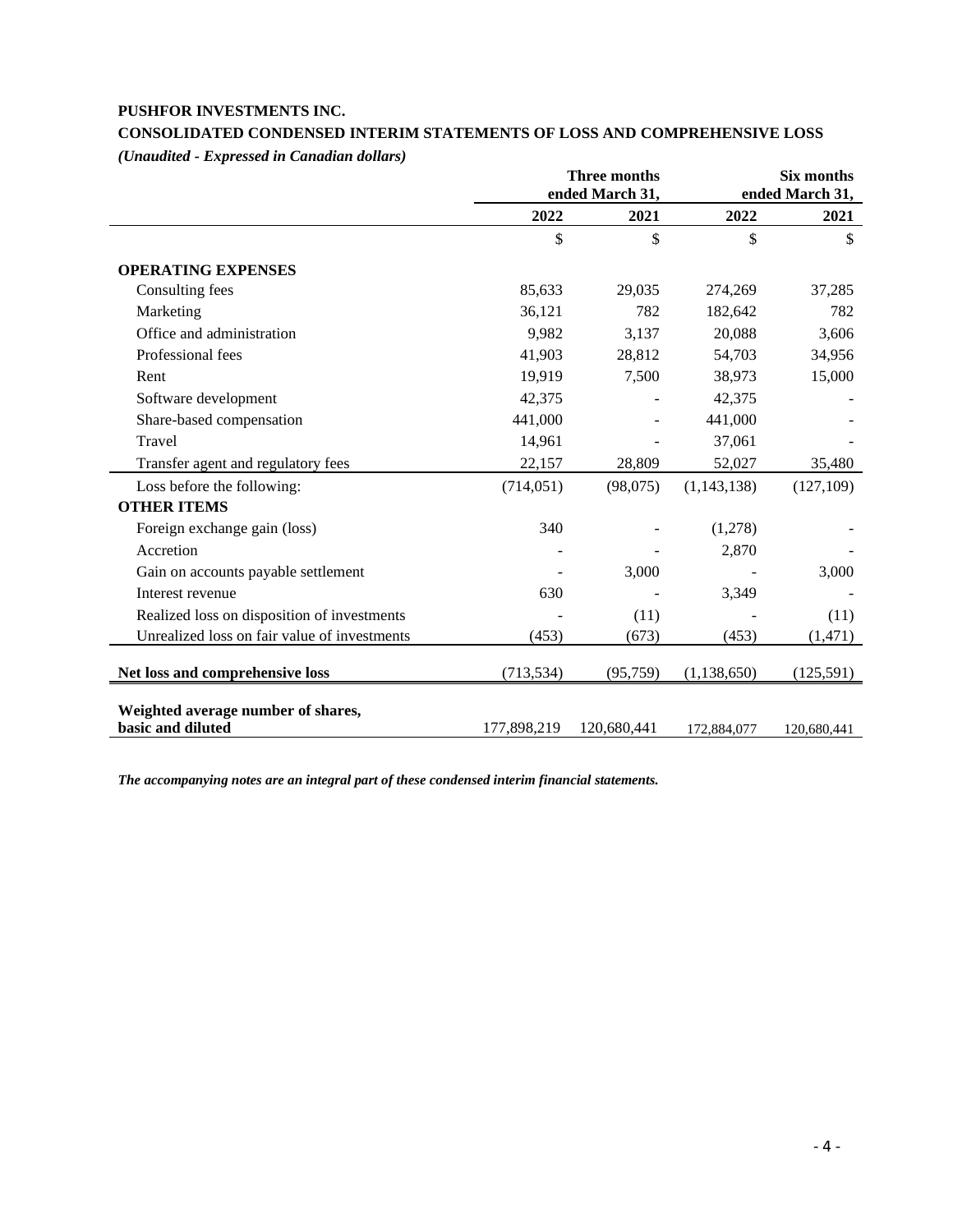#### **PUSHFOR INVESTMENTS INC. CONDENSED INTERIM STATEMENTS OF CHANGES IN SHAREHOLDERS' EQUITY (DEFICIENCY)** *(Unaudited - Expressed in Canadian dollars, except share number)*

|                                                                             | <b>Issued Common Shares</b> |                          | Share Subscription Received |               |                |                     |
|-----------------------------------------------------------------------------|-----------------------------|--------------------------|-----------------------------|---------------|----------------|---------------------|
|                                                                             | Number of<br><b>Shares</b>  | Amount                   |                             | Other Reserve | Deficit        | <b>Total Equity</b> |
|                                                                             |                             | \$                       | \$                          | \$            | \$             | \$                  |
| <b>Balance at September 30, 2020</b>                                        | 120,680,441                 | 8,318,145                | $\blacksquare$              | 734,895       | (9, 197, 370)  | (144, 330)          |
| Issuance of shares for accounts payable<br>settlement                       | 300,000                     | 28,500                   |                             |               |                | 28,500              |
| Receipt of share subscriptions                                              |                             | $\overline{\phantom{a}}$ | 1,188,353                   |               |                | 1,188,353           |
| Loss for the period                                                         |                             |                          |                             |               | (125, 591)     | (125, 591)          |
| <b>Balance at March 31, 2021</b>                                            | 120,980,441                 | 8,346,645                | 1,188,353                   | 734,895       | (9,322,961)    | 946,932             |
| <b>Balance at September 30, 2021</b>                                        | 156,520,441                 | 10,114,453               | $\blacksquare$              | 2,862,795     | (11, 817, 486) | 1,159,762           |
| Issuance of common shares for exercise<br>of warrants                       | 700,000                     | 42,000                   |                             |               |                | 42,000              |
| Issuance of common shares for acquisition<br>of investment and a subsidiary | 22,000,000                  | 1,575,000                |                             |               |                | 1,575,000           |
| Issuance of common shares for services                                      | 2,000,000                   | 140,000                  |                             |               |                | 140,000             |
| Share-based compensation                                                    |                             |                          | $\overline{\phantom{a}}$    | 441,000       |                | 441,000             |
| Loss for the period                                                         |                             |                          | $\overline{\phantom{a}}$    |               | (1, 138, 650)  | (1, 138, 650)       |
| <b>Balance at March 31, 2022</b>                                            | 181,220,441                 | 11,871,453               | ۰                           | 3,303,795     | (12,956,136)   | 2,219,112           |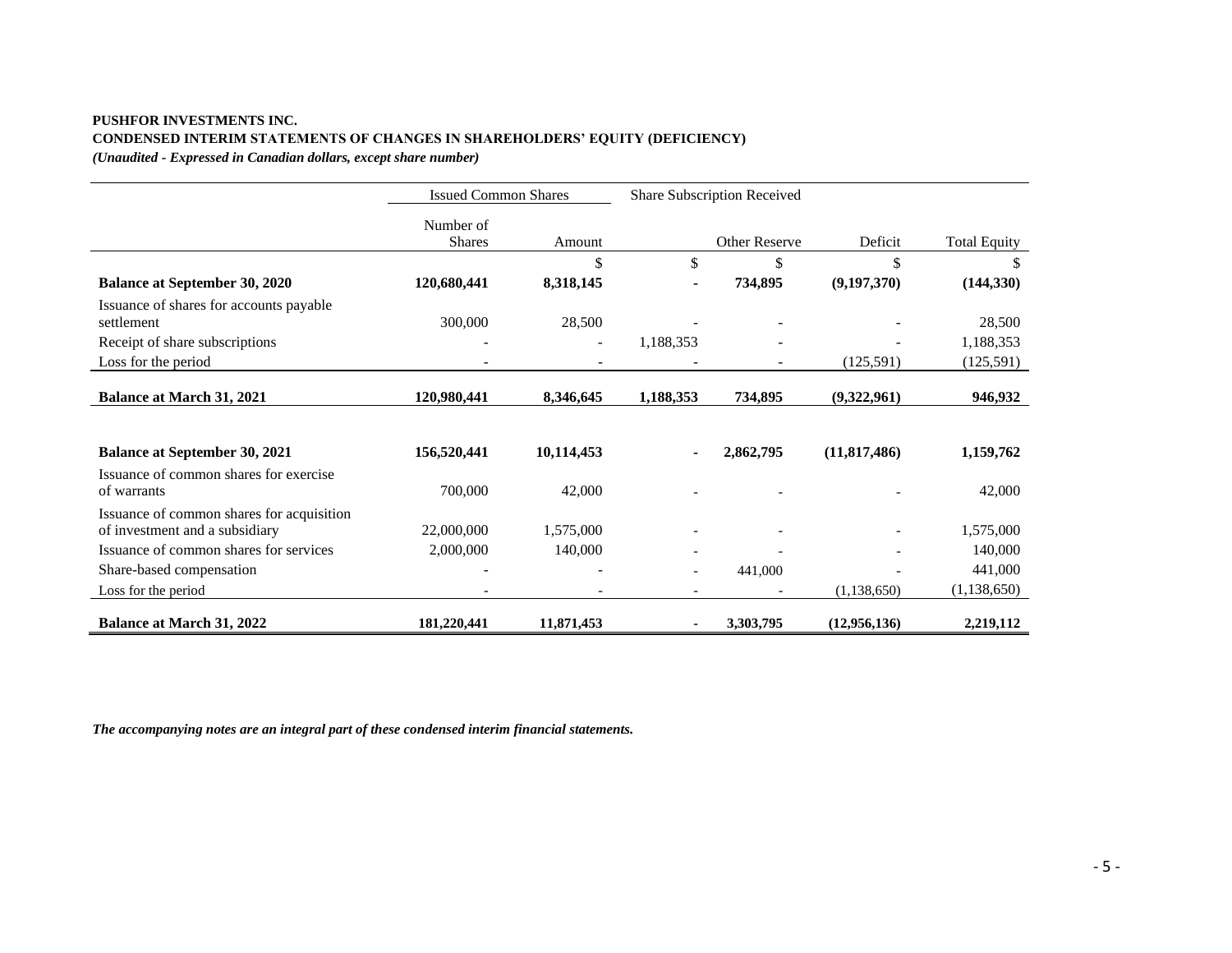# **PUSHFOR INVESTMENTS INC. CONDENSED INTERIM STATEMENTS OF CASH FLOWS**

*(Unaudited - Expressed in Canadian dollars)*

| Six months ended March 31,                      | 2022          | 2021       |
|-------------------------------------------------|---------------|------------|
| <b>OPERATING ACTIVITIES</b>                     |               |            |
| Net loss                                        | (1, 138, 650) | (125,591)  |
| Adjustments for non-cash items:                 |               |            |
| Accretion                                       | (2,870)       |            |
| Foreign exchange                                | 1,278         |            |
| Gain on accounts payable settlement             |               | (3,000)    |
| Unrealized loss on fair value of investments    | 453           | 1,471      |
| Realized loss on disposition of investments     |               | 11         |
| Share-based compensation                        | 441,000       |            |
| Share issuance for services                     | 140,000       |            |
| Accrued interest receivable                     | (3,349)       |            |
| Changes in non-cash working capital items:      |               |            |
| Accounts payable and accrued liabilities (i)    | (106,709)     | 19,372     |
| Prepaid                                         | 27,554        | (6,300)    |
| Cash used in operating activities               | (641, 293)    | (114, 037) |
|                                                 |               |            |
| <b>INVESTING ACTIVITIES</b>                     |               |            |
| Acquisition of a subsidiary                     | (318, 160)    |            |
| Acquisition of an investment                    | (191, 183)    |            |
| Cash provided by (used in) investing activities | (509, 343)    |            |
|                                                 |               |            |
| <b>FINANCING ACTIVITIES</b>                     |               |            |
| Proceeds from share subscription received       |               | 1,188,353  |
| Proceeds from issuance of common shares         | 42,000        |            |
| Cash provided by financing activities           | 42,000        | 1,188,353  |
|                                                 |               |            |
| Change in cash during the period                | (1,108,636)   | 1,074,316  |
| Cash, beginning of period                       | 1,239,552     | 858        |
| Cash, end of period                             | 130,916       | 1,075,174  |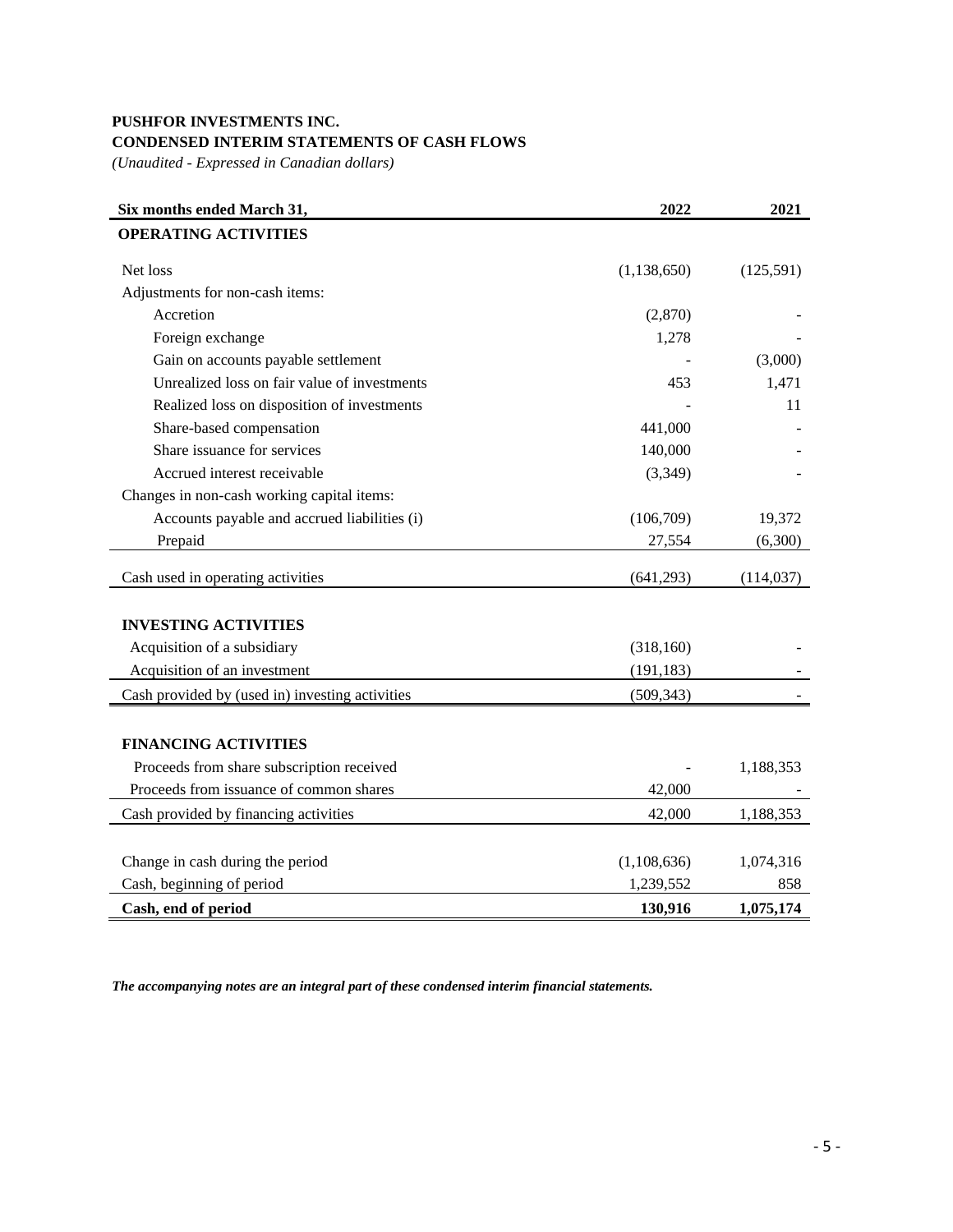#### **1. NATURE AND GOING CONCERN**

Pushfor Investments Inc. (the "Company") was incorporated on November 29, 2007 under the British Corporations Act of the Province of British Columbia. The Company is primarily engaged in technology ventures focusing those efforts through its wholly owned subsidiary, AFX Networks Inc. ("AFX"). AFX is a freight logistics company that provides an integrated cloud platform ecosystem for various logistics verticals. The Company also has a minority interest in Education Revolution LLC ("EdRev"), a U.S. based provider of the Socrates Learning System.

The Company is listed on the Canadian Securities Exchange (the "CSE") and trades under the symbol "PUSH". The head office, principal address and records office of the Company are located at 9648-128th Street, Suite 210, Surrey, BC, V3T 2X9.

The Company had recurring deficits since inception and the Company's continuation as a going concern is dependent upon its ability to attain profitable operations and generate funds from equity, and debt financing to meet its obligations. There can be no assurance that the Company will be able to generate sufficient revenue from its sales or raise adequate financing to fund operations. These circumstances comprise a material uncertainty which may cast significant doubt on the Company's ability to continue as a going concern.

These condensed interim financial statements do not reflect the adjustments to the carrying value of assets and liabilities and the reported expenses and statement of financial position classifications that would be necessary should the Company be unable to continue in existence. These adjustments could be material.

Since January 2020, the gradual outbreak of the novel strain of the coronavirus, COVID-19 and its declaration as a pandemic by the World Health Organization, has resulted in governments worldwide enacting emergency measures to combat the spread of the virus. These measures have caused material disruption to businesses globally resulting in an economic slowdown. While the Company has been able to mitigate the on-going impact from the crisis, it is not possible to reliably estimate the length, severity and long-term impact the global pandemic may have on the Company's financial results, conditions and cash flows. The outbreak of the COVID-19 should be considered a risk factor.

#### **2. BASIS OF PREPARATION AND SIGNIFICANT ACCOUNTING POLICIES**

#### **Statement of Compliance**

These condensed consolidated interim financial statements have been prepared in accordance with International Accounting Standards ("IAS") 34 *Interim Financial Reporting* and should be read in conjunction with the annual financial statements for the year ended September 30, 2021, which have been prepared in accordance with International Financial Reporting Standards ("IFRS") as issued by the International Accounting Standards Board ("IASB") and Interpretations of the International Financial Reporting Interpretations Committee ("IFRIC").

These condensed consolidated interim financial statements have been reviewed and authorized for issue by the Board of directors on May 26, 2022.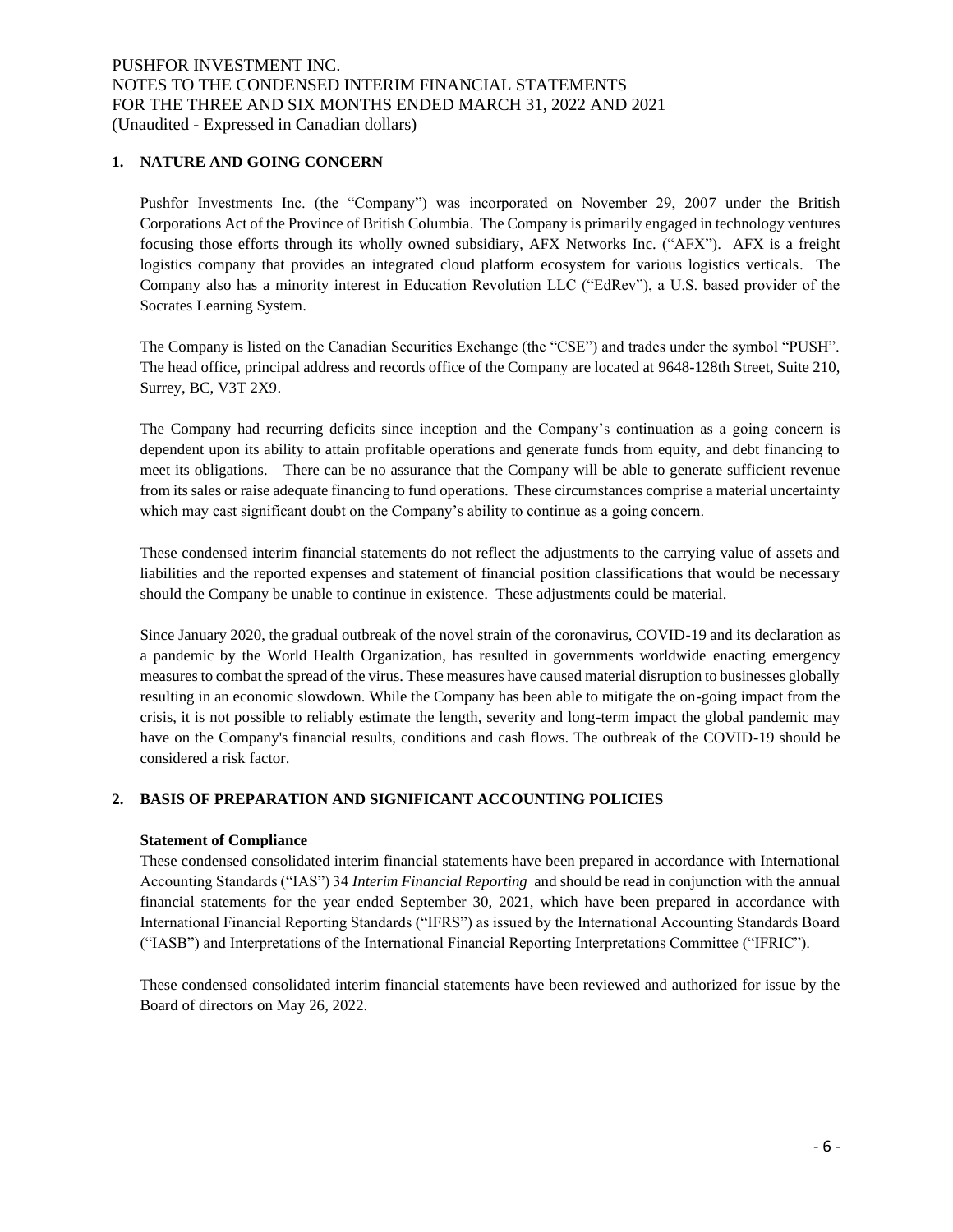# **2. BASIS OF PREPARATION AND SIGNIFICANT ACCOUNTING POLICIES (Cont'd)**

#### **Basis of Preparation**

These condensed interim financial statements have been prepared on a historical cost basis except for financial instruments classified as and measured at fair value. In addition, these condensed interim financial statements have been presented in Canadian dollars, and prepared using the accrual basis of accounting, except for cash flow information. The preparation of financial statements in compliance with IFRS requires management to make certain critical accounting estimates. It also requires management to exercise judgment in applying the Company's accounting policies.

#### **Significant Estimates and Assumptions**

The preparation of these interim financial statements requires management to make judgments, estimates and assumptions that affect the application of policies and reported amounts of assets and liabilities, profit and expenses. The estimates and associated assumptions are based on historical experience and various other factors that are believed to be reasonable under the circumstances, the results of which form the basis of making the judgments about carrying values of assets and liabilities that are not readily apparent from other sources. Actual results may differ from these estimates.

The estimates and underlying assumptions are reviewed on an ongoing basis. Revisions to accounting estimates are recognized in the period in which the estimate is revised if the revision affects only that period or in the period of the revision and further periods if it affects both current and future periods.

Estimates and assumptions where there is significant risk of material adjustments to assets and liabilities in future accounting periods include the following:

• Deferred tax assets

Deferred tax assets, including those arising from un-utilized tax losses, require management to assess the likelihood that the Company may generate sufficient taxable earnings in future periods in order to utilize recognized deferred tax assets. Assumptions about the generation of future taxable profits depend on management's estimate of future cash flows. In addition, future changes in tax laws could limit the ability of the Company to obtain tax deductions in future periods. To the extent that future cash flows and taxable income differ significantly from estimates, the ability of the Company to realize the net deferred tax assets recorded at the reporting date could be impacted.

#### **Significant Judgments**

The most significant judgments in applying the Company's consolidated financial statements include:

• Determination of functional currency

The Company determines the functional currency through an analysis of several indicators such as expenses and cash flow, financing activities, retention of operating cash flows, and frequency of transactions within the reporting entity.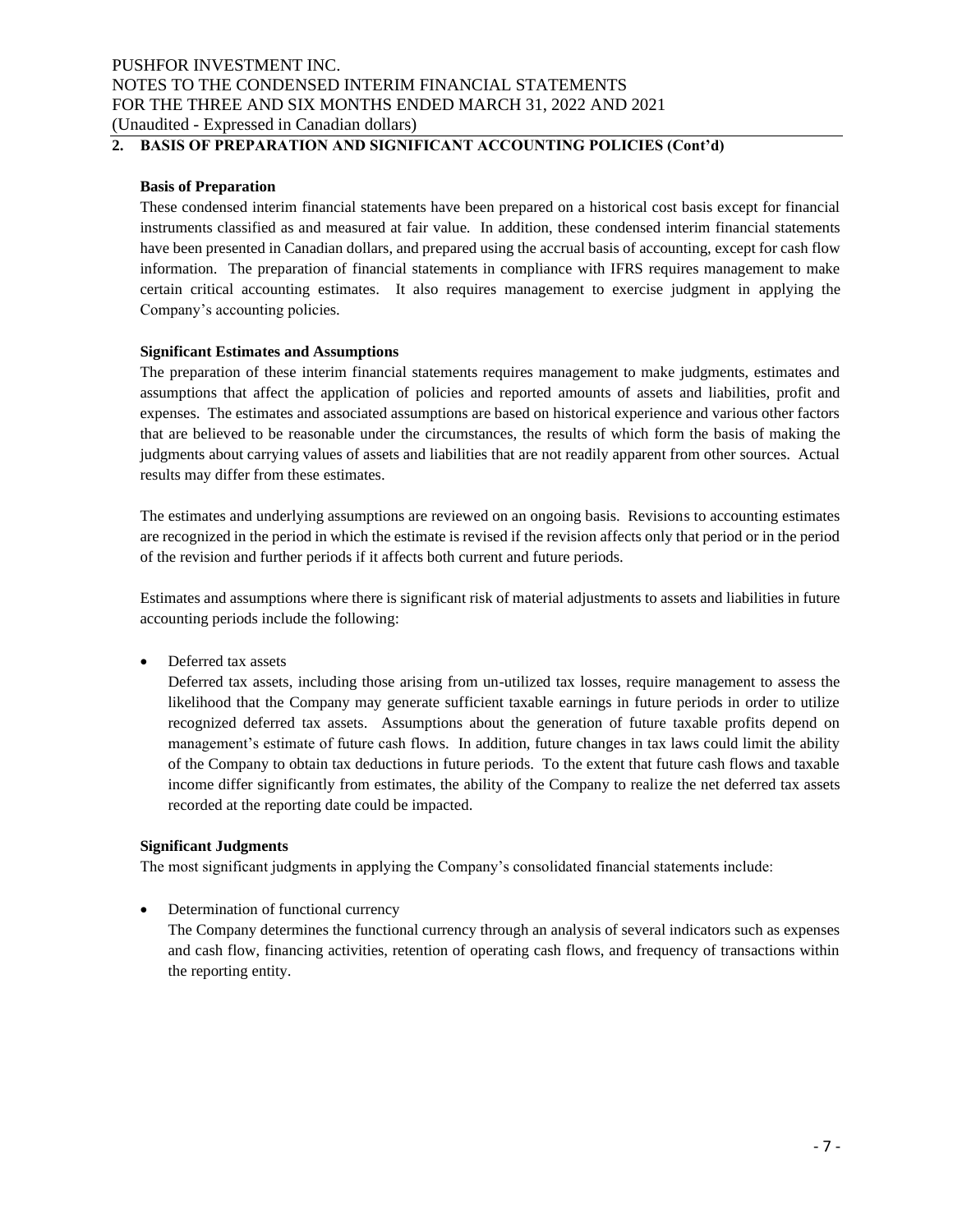#### **2. BASIS OF PREPARATION AND SIGNIFICANT ACCOUNTING POLICIES (Cont'd)**

#### **Adoption of New Accounting Standards**

The Company has not adopted new accounting standards since its recent year ended September 30, 2021.

#### 3. **INVESTMENTS**

As at March 31, 2022, the Company's investments mainly comprised of common shares of a public company which is measured at fair value. The cost and fair values of the investments at March 31, 2022 and September 30, 2021 are as follows:

|                           | March 31, 2022 | September 30, 2021 |
|---------------------------|----------------|--------------------|
| Shares – Public Companies |                |                    |
| Cost                      | 22,950         | 22,950             |
| Fair Value                | .360           | 1,813              |

#### **4. NOTE RECEIVABLE**

The Company's note receivable comprised solely of a promissory note ("Note") issued to a private company located in the U.S.A. As of March 31, 2022, this Note is denominated in US dollar, has a carrying value of \$91,146 (September 30, 2021 - \$90,674) with accrued interest of \$3,646 (September 30, 2021 - \$1,487) inclusive. This Note is unsecured, has an interest of 5% per annum, and is payable on demand.

#### **5. INVESTMENT IN EDUCATION REVOLUTION LLC ("EdRev")**

During the three months ended December 31, 2021, the Company issued a convertible debenture comprised ("CD") issued to EdRev, a private company incorporated in the U.S.A. with the face value of \$127,400 (USD\$100,000). As of December 31, 2021, this Note had an accrued interest of \$2,606. This Note is unsecured, will mature on October 1, 2024, and has an interest of 5% per annum.

In January 2022, the Company entered into a capital contribution agreement (the "Agreement") with EdRev for the acquisition of approximately fifteen percent (15%) equity interest in EdRev in consideration of (i) a cash contribution of USD \$200,000 (ii) the issuance of 7,000,000 common shares, which was issued on January 7, 2022 with a fair value of \$525,000).

The cash contribution has been paid as follows:

- i) USD 100,000 paid by the settlement of the CD and accrued interest with the carrying value of \$130,060
- ii) USD 50,000 was paid on January 5, 2022
- iii) USD 50,000 was outstanding that has been included in the Company's accounts payable and accrued liabilities.

#### **6. ACQUISTION OF A SUBSIDIARY**

On November 8, 2021, the Company and Professional Trading Services S.A. ("PTS") and AFX NETWORKS INC. ("AFX') entered into a definitive share purchase agreement pursuant to which the Company had agreed to acquire 100% of the issued and outstanding shares of AFX owned and controlled by PTS (the "Acquisition"). The Acquisition closed on January 19, 2022.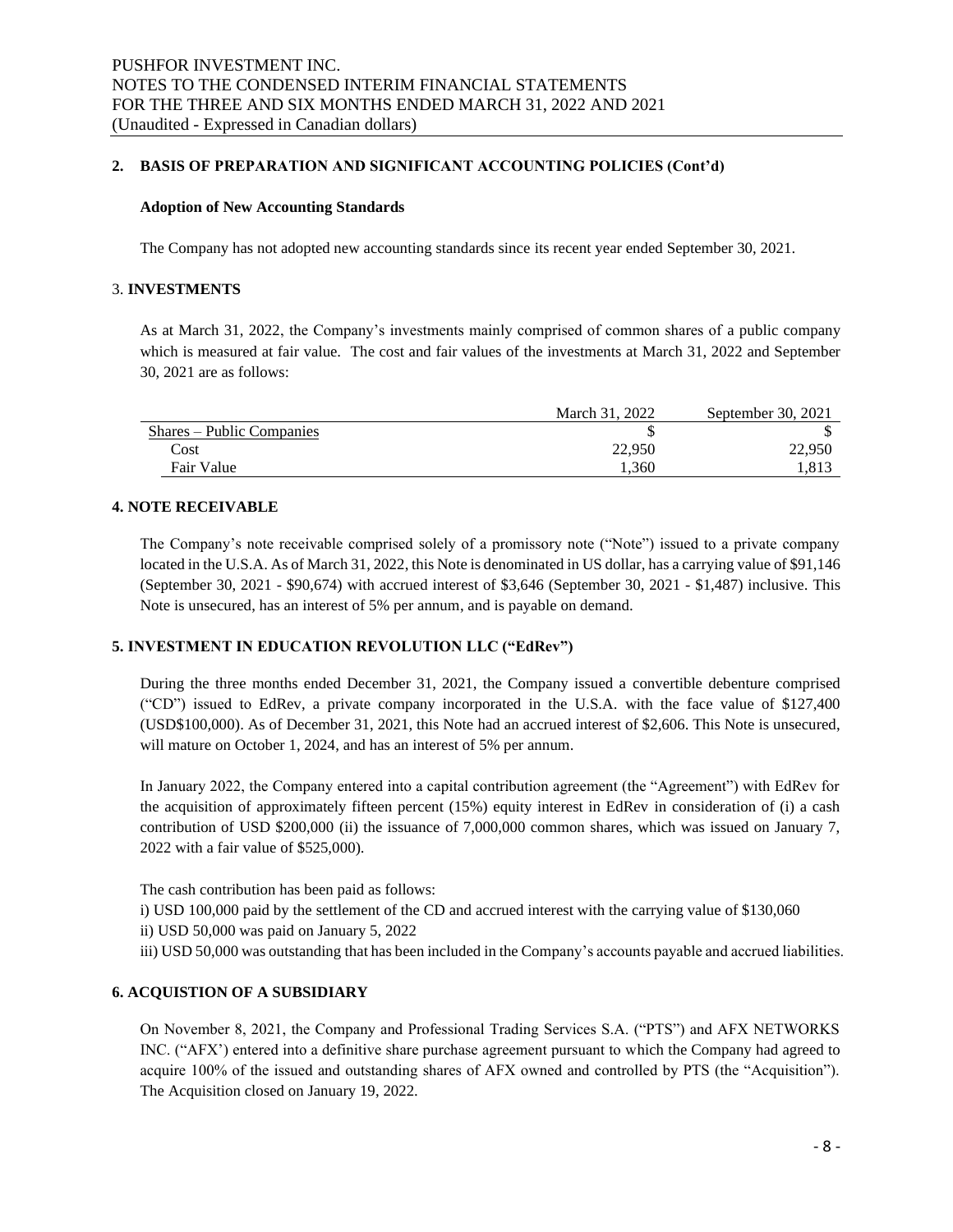#### **6. ACQUISTION OF A SUBSIDIARY (Continued)**

AFX is a freight logistics company that provides an integrated cloud platform ecosystem for various logistics verticals. Proceeds of acquisition are as follows:

- Cash proceeds of \$ 318,160 (USD \$250,000), that was paid in November 2021;
- Issuance of 15,000,000 common shares in the share capital of the Company to PTS (issued on January 13, 2022 with a fair value of \$1,050,000).

At the date of acquisition, AFX did not meet the definition of a business as there were no substantive processes in place. Accordingly, the transaction has been accounted for as an acquisition of intangible assets owned by AFX.

#### **7. ACCOUNTS PAYABLE AND ACCRUED LIABILITES**

|                            | March 31, 2022 | September 30, 2021 |
|----------------------------|----------------|--------------------|
| Accounts payable           | 88,427         | 141.697            |
| <b>Accrued liabilities</b> | 78.931         | 67.73°             |
|                            | 167.358        | 209,436            |

#### **8. SHARE CAPITAL**

#### **Authorized**

Unlimited number of common shares without par value.

#### **Share Issuances**

#### **2022**

1) 700,000 common shares issued for exercise of warrants at \$0.06 per share for gross proceeds of \$42,000;

2) 7,000,000 common shares issued to EdRev in accordance with the Agreement with EdRev with a fair value of \$525,000 (Note 5);

3) 15,000,000 common shares issued for the acquisition of AFX with a fair value of \$1,050,000 (Note 6)

4) 2,000,000 common shares issued to an inventor relation consultant for services rendered during the six months ended March 31, 2022 with a fair value of \$140,000.

#### **2021**

1) In February 2021, the Company issued 300,000 common shares with a fair value of \$28,500 for the settlement of account payable of \$32,778 with a creditor. As a result, the Company recorded a gain of settlement of \$4,278.

2) The Company closed a private placement in April 2021 for the issuance of 35,440,000 units at \$0.05 per unit for proceeds of \$1,761,808 (net of share issuance cost of \$10,192). Each unit is comprised of one common share and one common share purchase warrant at \$0.06 per share. Warrants will expire five years after closing. The Company applied residual method to allocate a value of \$Nil for the warrants issued.

3) In September 2021, the Company issued 100,000 shares for warrant exercised at \$0.06 per share.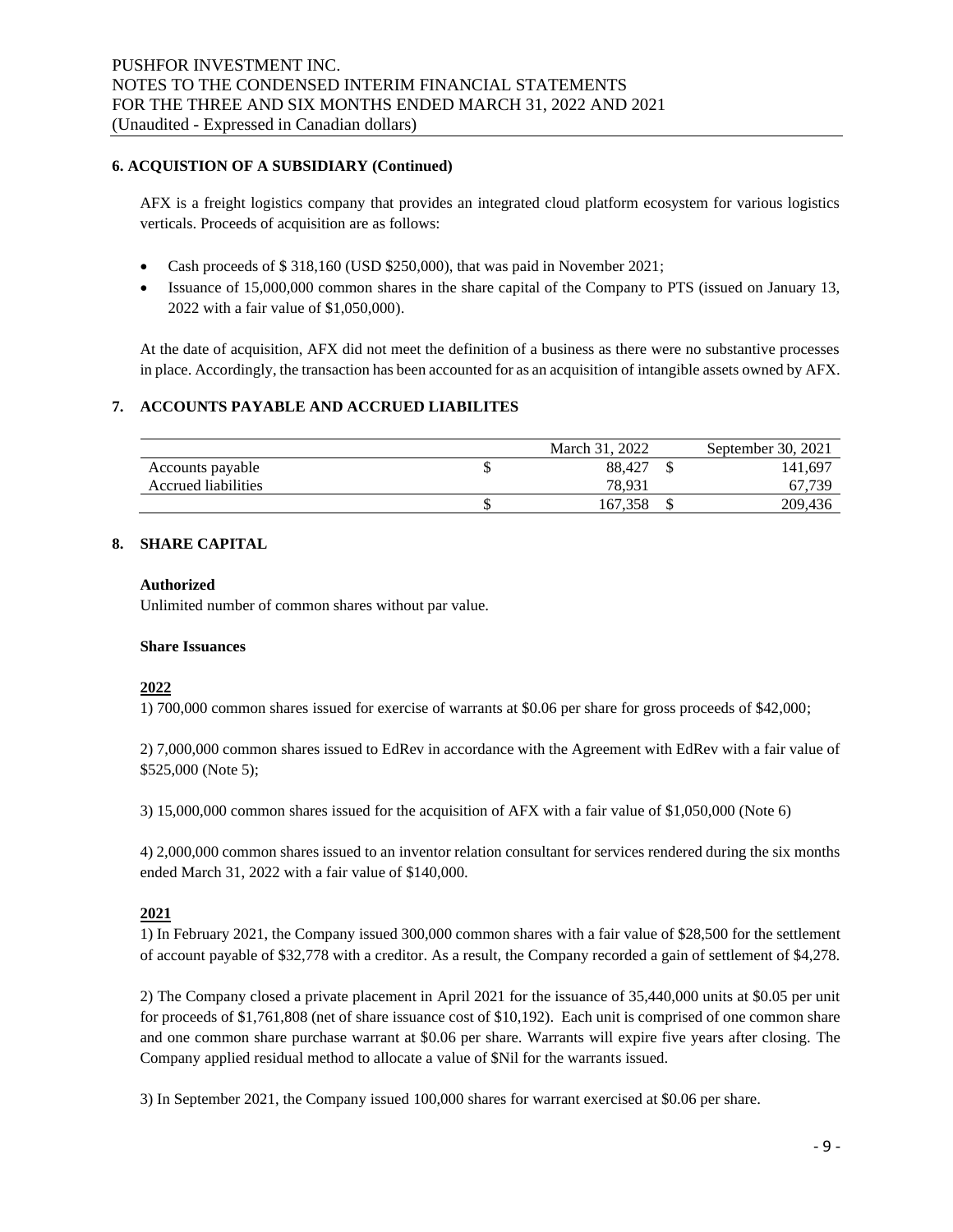#### **8. SHARE CAPITAL (Continued)**

#### **Options**

The changes in stock options are summarized as follows:

|                             | Weighted Average      | Number of Shares Issued |
|-----------------------------|-----------------------|-------------------------|
|                             | <b>Exercise Price</b> | or Issuable on Exercise |
| Balance, September 30, 2020 | 0.75<br>\$            | 3,250,000               |
| Granted                     | 0.25                  | 12,300,000              |
| Balance, September 30, 2021 |                       | 15,550,000              |
| Expired                     | 0.75                  | (3,250,000)             |
| Cancellation(i)             | 0.25                  | (12,300,000)            |
| Granted (ii)                | 0.07                  | 12,800,000              |
| Balance, March 31, 2022     | 0.07<br>S             | 12,800,000              |

*(i) Options issued in September 30, 2021 with exercise price of \$0.25 were cancelled on December 13, 2021.* 

*(ii) On January 28, 2022, the Company granted 12,800,000 options to directors and consultants. All options fully vested at the grant date. These options have an exercise price of \$0.07 per share and will expire five years after issuance.*

The Company used the Black Scholes option pricing model and the following assumptions to determine the fair values of the stock options granted in the year:

|                             | 2022     | 2021     |
|-----------------------------|----------|----------|
| Risk-free interest rate     | 1.63%    | 1.03%    |
| Expected life of the option | 5 years  | 5 years  |
| Annualized volatility       | 190%     | 190%     |
| Dividend Rate               | $0.00\%$ | $0.00\%$ |

As of March 31, 2022, the Company's options have a weighted average remaining life of 4.92 years.

#### **Warrants**

Details regarding warrants issued and outstanding are summarized as follows:

|                                               | Weighted Average      |      |                    |
|-----------------------------------------------|-----------------------|------|--------------------|
|                                               | <b>Exercise Price</b> |      | Number of Warrants |
| Balance, September 30, 2020                   | J                     | 3.50 | 150,000            |
| Expired                                       |                       | 3.50 | (150,000)          |
| Granted                                       |                       | 0.06 | 35,440,000         |
| Exercised                                     |                       | 0.06 | (100,000)          |
| Balance, September 30, 2021                   | S                     | 0.06 | 35,340,000         |
| Exercised                                     |                       | 0.06 | (700,000)          |
| Balance, March 31, 2022 and December 31, 2021 |                       | 0.06 | 34,640,000         |

As at March 31, 2022, the Company's outstanding warrants have a weighted average exercise price of \$0.06 per share and a weighted average remaining life of 4.04 years.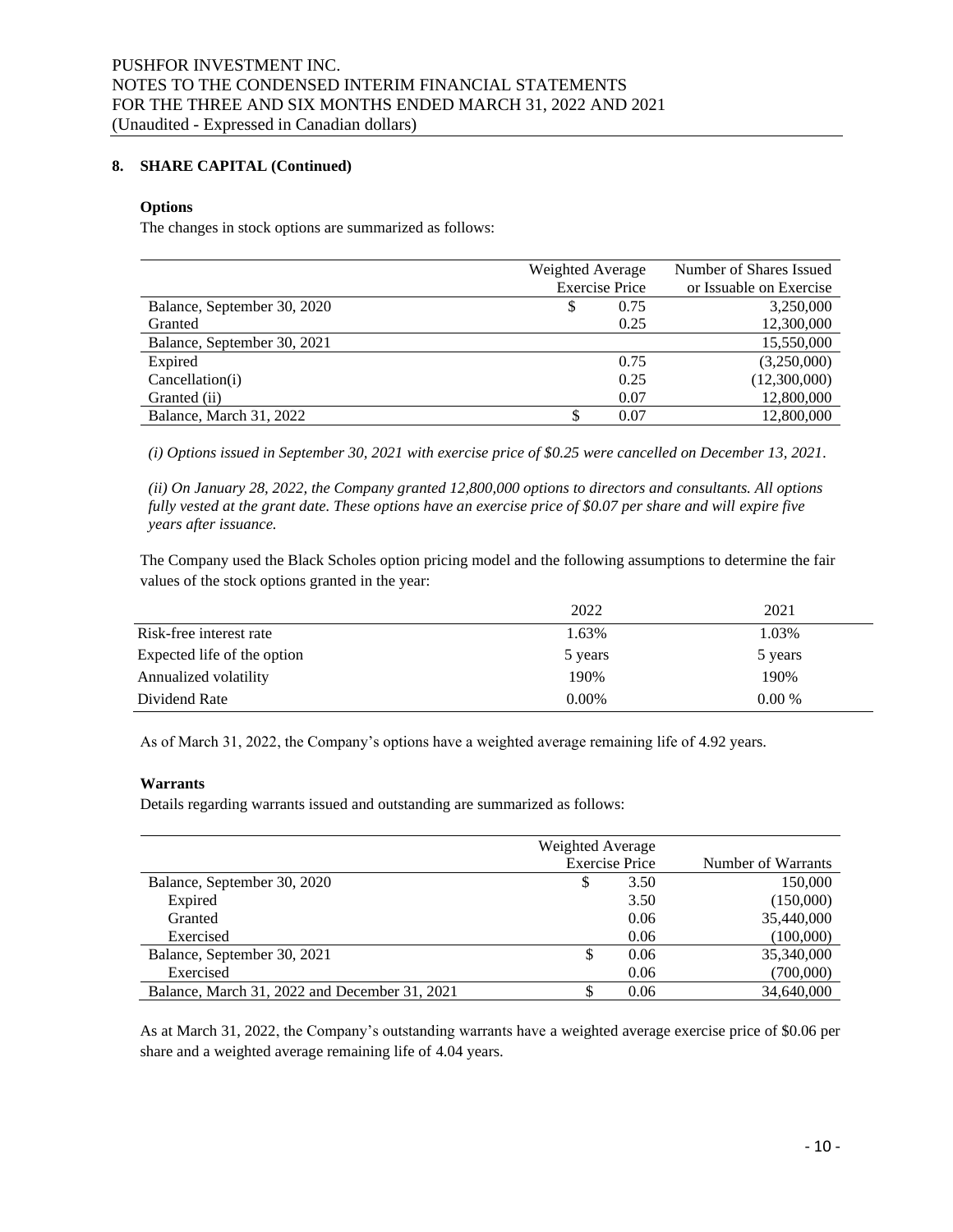#### **9. RELATED PARTY TRANSACTIONS**

#### **Transactions with Key Management and Directors**

The Company had the following transactions with related parties:

|                  |               | Six months ended | Six months ended |
|------------------|---------------|------------------|------------------|
| <b>Position</b>  | Nature        | March 31, 2022   | March 31, 2021   |
|                  |               |                  |                  |
| <b>Directors</b> | Director fees | -                | 6,000            |
| Officers         | consulting    | 152.956          | -                |

As at March 31, 2022, the Company had a balance of \$77,557 (September 30, 2021 - \$31,577) owing to officers of the Company.

#### **10. FINANCIAL RISK AND CAPITAL MANAGEMENT**

The Company is exposed in varying degrees to a variety of financial instrument related risks. The Board of Directors approves and monitors the risk management processes, inclusive of documented investment policies, counterparty limits and controlling and reporting structures. The type of risk exposure and the way in which such exposure is managed is provided as follows:

#### **Market Risk**

Market risk is the risk that the fair value of, or future cash flows from the Company's investment in marketable securities will significantly fluctuate because of changes in marketplaces. The Company is exposed to market risk or equity risk or equity price risk in trading its investment and unfavorable market conditions could result in dispositions of investments at less than favorable prices. Additionally, the Company marks its investments to market in accordance with accounting policies at each reporting period. This process could result in significant write-downs of the Company's investment over one or more reporting periods, particularly during periods of declining markets.

Market risk includes price risk, interest rate risk and currency risk as well as factors specific to an individual investment or its issuer or risk specific to a certain market. Market risk is managed principally through diversification of investments. Management monitors the overall market risk position on a quarterly basis.

#### **Currency Risk**

Currency risk is the risk that the fair values of future cash flows of a financial instrument will fluctuate because they are denominated in currencies that differ from the respective functional currency. The Company is exposed to currency risk on cash and note receivable denominated in United States dollars. As at March 31, 2022, a change of 10% of the foreign exchange rate between US\$ and Canadian \$ will have an impact of \$9,970 to the Company's statements of loss and comprehensive loss.

| Financial assets denominated in USD | <b>March 31, 2022</b> | <b>September 30, 2021</b> |
|-------------------------------------|-----------------------|---------------------------|
| Cash                                | \$ 8.566              | \$425,086                 |
| Note receivable                     | \$91.146              | 90.674                    |

#### **Price Risk**

The Company is exposed to price risk in relation to listed marketable securities held as FVTPL investment